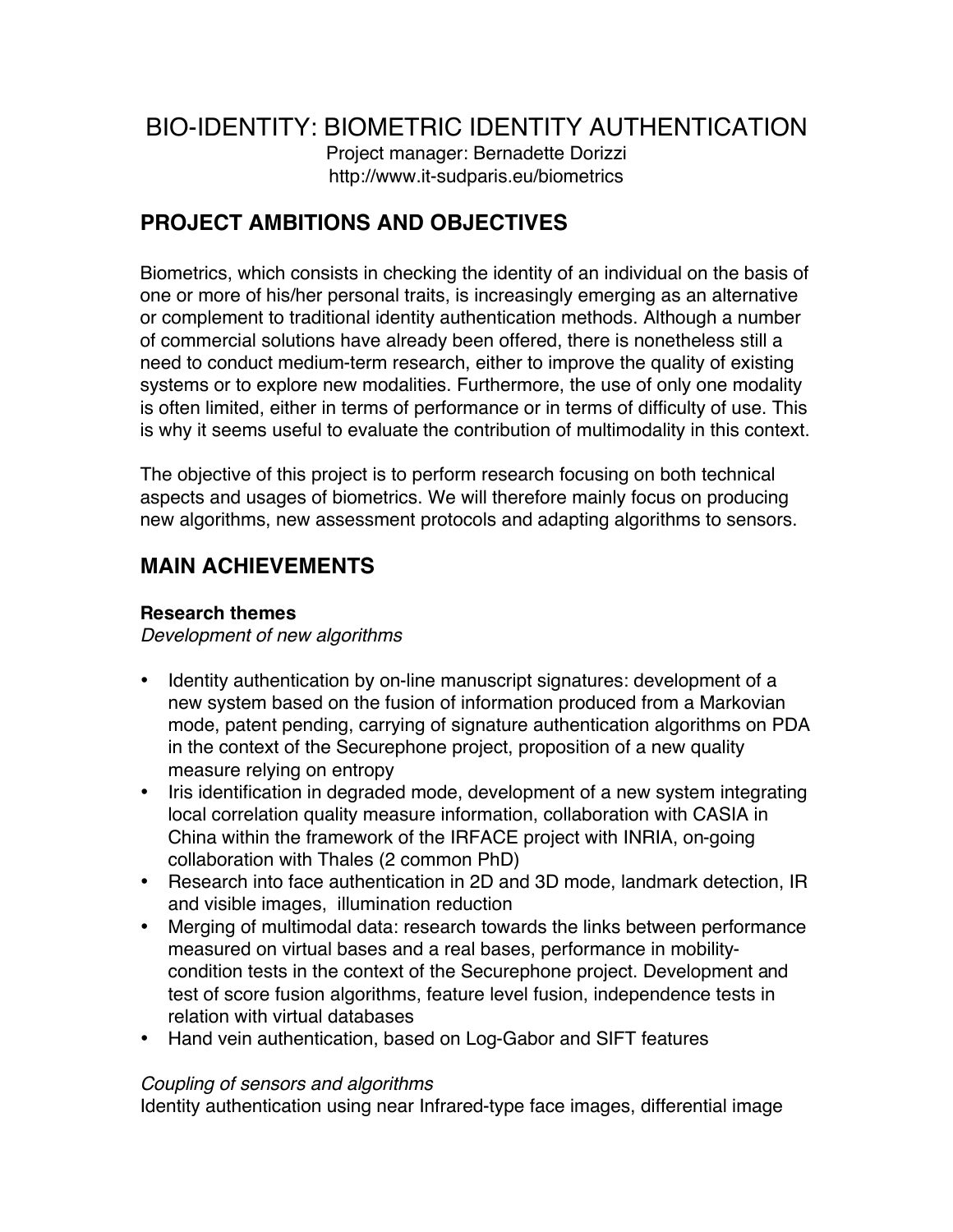sensor able to decrease illumination effects,

#### *Coupling of surveillance video and biometrics*

In the framework of sequences containing persons in movement, the challenge is to be able to recognize (identify) the persons relying on their gait, face, iris.

#### *Assessment protocols for biometric algorithms*

Acquisition of databases, development of reference systems and assessment protocols (in the framework of the BioSecure project (http://www.biosecure.info)

#### *Biometric implementation on embedded systems*

Taking into account degradations linked to mobility and low quality sensors, evaluate the interest of multi-biometrics Biometrics and dedicated plarforms (FPGA etc..) collaboration with ENIS, Sfax, Tunisia

#### *Biometrics and Security*

Proposition of new schemes in crypto biometrics including key generation, cancellable biometrics

*Usage tests and field studies in the framework of deployments of biometric systems.*

- Sociological aspects: VISA trials with the Ministries of the Interior and Foreign Affairs: BioDev project, Study of usages in the VINSI project
- Legal aspects: Participation in the Asphales project, (ACI-Ministry of Research) and multimodality tests (signature, voice, faces)

#### **BioSecure project: European FP6 project**

Technical coordination of the project

Preparation and implementation of the residential workshop (2005) and evaluation campaigns

Development of iris, signature, speaking faces, hand shape reference systems Acquisition of a large multimodal database and production of related evaluation processes. Organization of open evaluation campaigns.

#### **Patent**

Filing of a patent: Signature authentication, Sequential data identification process.

Filing on a patent: A biometric verification system through iris based on the weighting of phase correlations models with a Markovian quality measure.

#### **Dissemination**